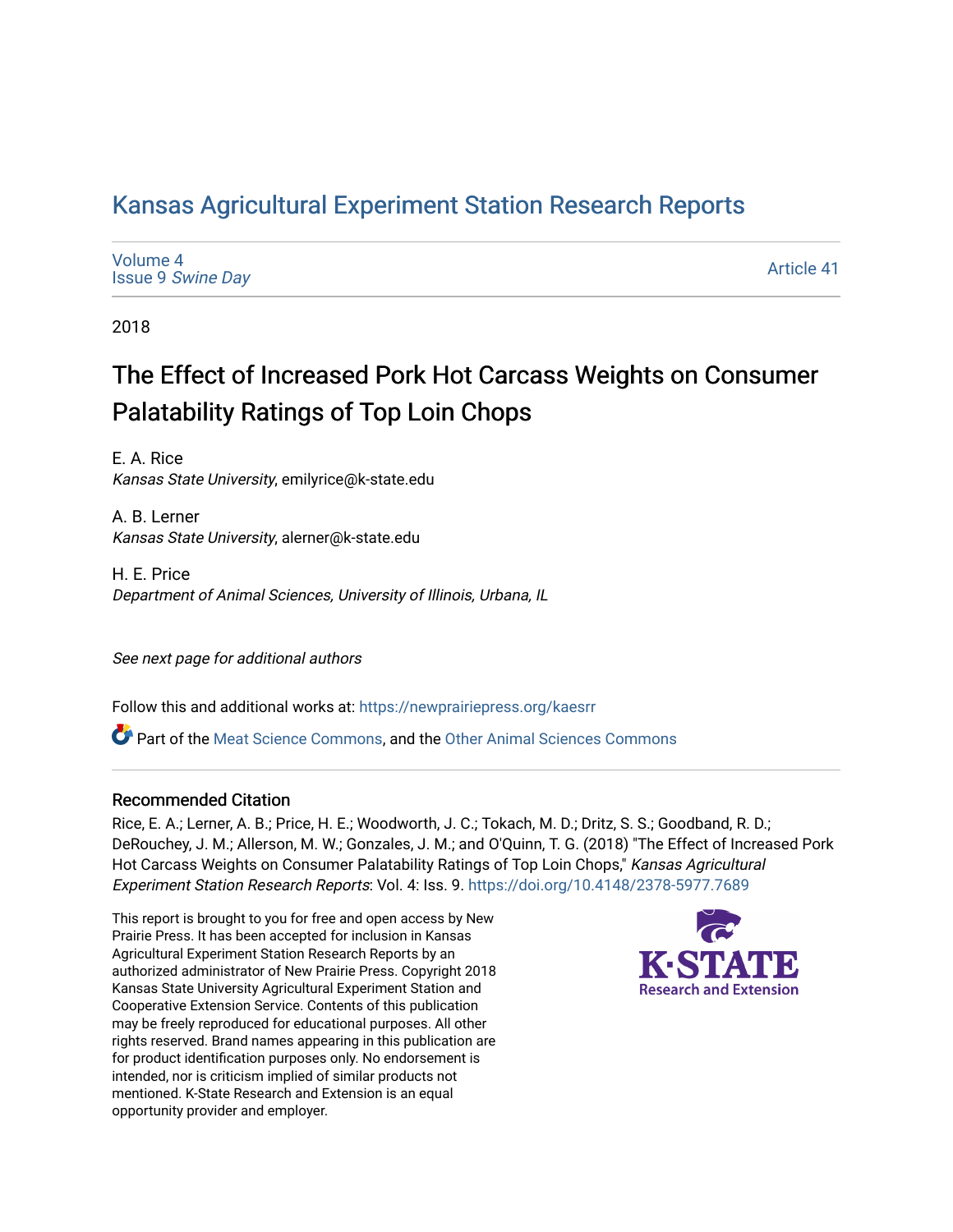# The Effect of Increased Pork Hot Carcass Weights on Consumer Palatability Ratings of Top Loin Chops

## **Abstract**

The objective of this study was to evaluate the effects of pork hot carcass weight on consumer palatability ratings of top loin chops. Pork loins (n = 200) were collected from 4 different hot carcass weight groups: light weight group (less than 246.5 lb; LT), medium-light weight group (246.5 to 262.5 lb; MLT), medium-heavy weight group (262.5 to 276.5 lb; MHVY), and a heavy weight group (276.5 lb and greater; HVY). Instrumental color, visual color and marbling, and pH were taken for each loin prior to fabrication. Loins from all weight groups differed  $(P < 0.05)$  in weight  $(LT < MLT < MHVY < HWY)$ . No carcass weight effects  $(P > 0.05)$  were found for loin instrumental color, subjective color, subjective marbling, purge loss, and pH. Carcass weight did not affect ( $P > 0.05$ ) juiciness, flavor, or overall like ratings, but did affect ( $P < 0.05$ ) tenderness ratings. Chops from the HVY group were rated as more ( $P <$ 0.05) tender compared to chops from the LT weight group. Weight group did not contribute ( $P > 0.05$ ) to the percentage of chops rated acceptable for flavor and overall like. The greatest ( $P < 0.05$ ) percentage of samples were rated acceptable for juiciness for chops from the HVY weight group, and the lowest ( $P \leq$ 0.05) percentage of acceptable ratings for tenderness for chops were from the LT weight group. Consumers perceived the lowest ( $P < 0.05$ ) percentage of chops from the HVY group as unsatisfactory quality in comparison to chops from the 2 lightest weight groups. Weight did not contribute ( $P > 0.05$ ) to consumer quality ratings. These results indicate top loin chops from heavier weight carcasses have improved tenderness compared to chops from lighter carcasses.

## Keywords

consumer, heavy pigs, hot carcass weight, palatability, pork quality

#### Creative Commons License



This work is licensed under a [Creative Commons Attribution 4.0 License](https://creativecommons.org/licenses/by/4.0/).

#### Cover Page Footnote

Appreciation is expressed to the National Pork Board for funding and to Holden Farms, Inc. (Northfield, MN) for providing the animals, research facilities, and technical support. This project was completed in coordination with the University of Illinois, PIC North America (Hendersonville, TN), and the USDA Meat Animal Research Center (Clay Center, NE).

#### Authors

E. A. Rice, A. B. Lerner, H. E. Price, J. C. Woodworth, M. D. Tokach, S. S. Dritz, R. D. Goodband, J. M. DeRouchey, M. W. Allerson, J. M. Gonzales, and T. G. O'Quinn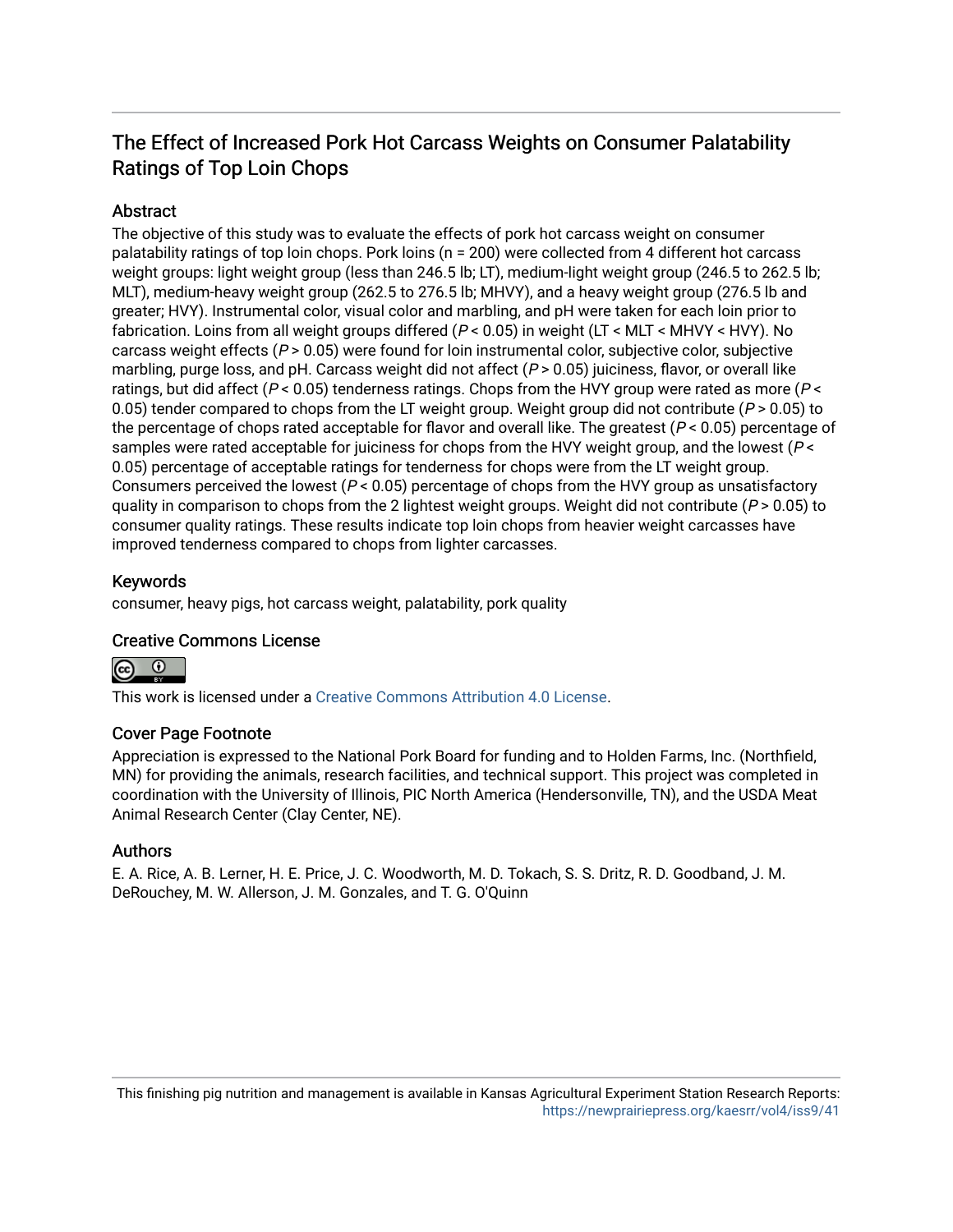

Swine Day 2018



# The Effect of Increased Pork Hot Carcass Weights on Consumer Palatability Ratings of Top Loin Chops<sup>1</sup>

*E.A. Rice, A.B. Lerner, H.E. Price,2 J.C. Woodworth, M.D. Tokach, S.S. Dritz,3 R.D. Goodband, J.M. DeRouchey, M.W. Allerson,4 J.M. Gonzalez, and T.G. O'Quinn*

# Summary

The objective of this study was to evaluate the effects of pork hot carcass weight on consumer palatability ratings of top loin chops. Pork loins (*n* = 200) were collected from 4 different hot carcass weight groups: light weight group (less than 246.5 lb; LT), medium-light weight group (246.5 to 262.5 lb; MLT), medium-heavy weight group (262.5 to 276.5 lb; MHVY), and a heavy weight group (276.5 lb and greater; HVY). Instrumental color, visual color and marbling, and pH were taken for each loin prior to fabrication. Loins from all weight groups differed (*P* < 0.05) in weight (LT < MLT < MHVY < HVY). No carcass weight effects ( $P > 0.05$ ) were found for loin instrumental color, subjective color, subjective marbling, purge loss, and pH. Carcass weight did not affect  $(P > 0.05)$  juiciness, flavor, or overall like ratings, but did affect  $(P < 0.05)$ tenderness ratings. Chops from the HVY group were rated as more (*P* < 0.05) tender compared to chops from the LT weight group. Weight group did not contribute (*P* > 0.05) to the percentage of chops rated acceptable for flavor and overall like. The greatest (*P* < 0.05) percentage of samples were rated acceptable for juiciness for chops from the HVY weight group, and the lowest (*P* < 0.05) percentage of acceptable ratings for tenderness for chops were from the LT weight group. Consumers perceived the lowest (*P* < 0.05) percentage of chops from the HVY group as unsatisfactory quality in comparison to chops from the 2 lightest weight groups. Weight did not contribute (*P* > 0.05) to consumer quality ratings. These results indicate top loin chops from heavier weight carcasses have improved tenderness compared to chops from lighter carcasses.

<sup>1</sup> Appreciation is expressed to the National Pork Board for funding and to Holden Farms, Inc. (Northfield, MN) for providing the animals, research facilities, and technical support. This project was completed in coordination with the University of Illinois, PIC North America (Hendersonville, TN), and the USDA Meat Animal Research Center (Clay Center, NE).

<sup>2</sup> Department of Animal Sciences, University of Illinois, Urbana, IL.

<sup>3</sup> Department of Diagnostic Medicine and Pathobiology, College of Veterinary Medicine, Kansas State University.

<sup>4</sup> Holden Farms Inc., Northfield, MN.

Kansas State University Agricultural Experiment Station and Cooperative Extension Service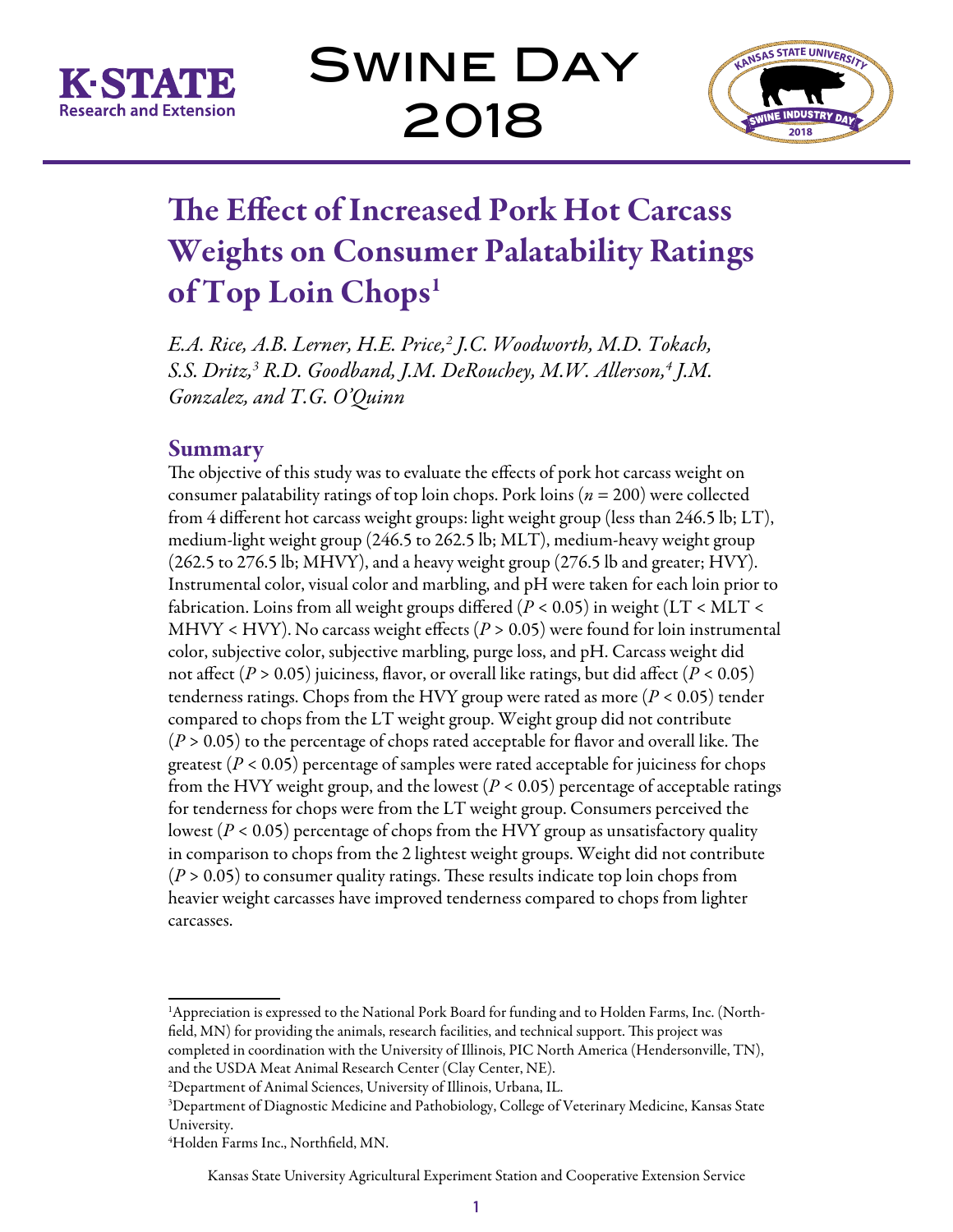# Introduction

The average hot carcass weight of pork carcasses in the United States has increased from 109 lb in 1995 to 210 lb in 2017.<sup>5</sup> Increases in market weight are driven by increased packer efficiency and genetic improvement. With a projected increase of 1.3 lb per year, hot carcass weights may reach 260 lb by 2052.

In order for consumers to have a satisfactory eating experience, their expectations for tenderness, juiciness, and flavor must be met.6 Tenderness has been determined to be the most crucial factor in pork palatability.<sup>7</sup> It is unclear what the impact of increased carcass weight has on these traits because the few published studies that have attempted to measure this produced conflicting results.<sup>8,9,10,11</sup> Still, many of these studies have used weight ranges lower than current industry trends and, in many cases, used genetics that are not common to U.S. production systems.

When a consumer's expectations are met for palatability, it encourages repeat purchases.12 Therefore, as United States pork hot carcass weights increase, it is possible that consumers may find the palatability traits of tenderness, juiciness, and flavor of heavier weight carcasses unacceptable. Little research exists that has evaluated the impact of elevated hot carcass weights on eating quality.<sup>13</sup> Therefore, the objective of this study was to determine if increased hot carcass weights affect consumer palatability ratings of tenderness, juiciness, and flavor.

## Procedures

The Kansas State University Institutional Animal Care and Use Committee and Institutional Review Board approved the protocols used in this experiment. Pork used in

7 Wood, J. D., G. R. Nute, R. I. Richardson, F. M. Whittington, O. Southwood, G. Plastow, R. Mansbridge, N. da Costa, and K. C. Chang. 2004. Effects of breed, diet and muscle on fat deposition and eating quality in pigs. Meat Sci. 67:651-667. doi:https://doi.org/10.1016/j.meatsci.2004.01.007 8 Cisneros,F., M. Ellis, F. K. McKeith, J. McCaw, and R. L. Fernando. 1996. Influence of slaughter weight on growth and carcass characteristics, commercial cutting and curing yields, and meat quality of barrows and gilts from two genotypes. J. Anim. Sci. 74:925-933. doi:10.2527/1996.745925x

Kansas State University Agricultural Experiment Station and Cooperative Extension Service

<sup>5</sup> USDA. 2018. Hogs: Federally Inspected Slaughter Average Dressed Weight by Month and Year, US https:/[/www.nass.usda.gov/Charts\\_and\\_Maps/Livestock\\_Slaughter/hgdrwgx8.php](http://www.nass.usda.gov/Charts_and_Maps/Livestock_Slaughter/hgdrwgx8.php) Accessed 6 June, 2018.

<sup>6</sup> O'Quinn, T. G., J. F. Legako, J. C. Brooks, and M. F. Miller. 2018. Evaluation of the contribution of tenderness, juiciness, and flavor to the overall consumer beef eating experience. Transl. Anim. Sci. 2:26- 36. doi:10.1093/tas/txx008

<sup>9</sup> Beattie, V. E., R. N. Weatherup, B. W. Moss, and N. Walker. 1999. The effect of increasing carcass weight of finishing boars and gilts on joint composition and meat quality. Meat Sci. 52:205-211. doi:https://doi.org/10.1016/S0309-1740(98)00169-7

<sup>10</sup>Virgili, R., M. Degni, C. Schivazappa, V. Faeti, E. Poletti, G. Marchetto, M. T. Pacchioli, and A. Mordenti. 2003. Effect of age at slaughter on carcass traits and meat quality of Italian heavy pigs. J. Anim. Sci. 81:2448-2456. doi:10.2527/2003.81102448x

<sup>11</sup>Harsh, B. N., E. K. Arkfeld, D. A. Mohrhauser, D. A. King, T. L. Wheeler, A. C. Dilger, S. D. Shackelford, and D. D. Boler. 2017. Effect of hot carcass weight on loin, ham, and belly quality from pigs sourced from a commercial processing facility

<sup>&</sup>lt;sup>12</sup>Maltin, C. A., C. C. Warkup, K. R. Matthews, C. M. Grant, A. D. Porter, and M. I. Delday. 1997. Pig muscle fibre characteristics as a source of variation in eating quality. Meat Sci. 47:237-248.

<sup>13</sup>Wu, F., K. R. Vierck, J. M. DeRouchey, T. G. O'Quinn, M. D. Tokach, R. D. Goodband, S. S. Dritz, and J. C. Woodworth. 2017. A review of heavy weight market pigs: status of knowledge and future needs assessment. Transl. Anim. Sci. 1:1-15. doi:10.2527/tas2016.0004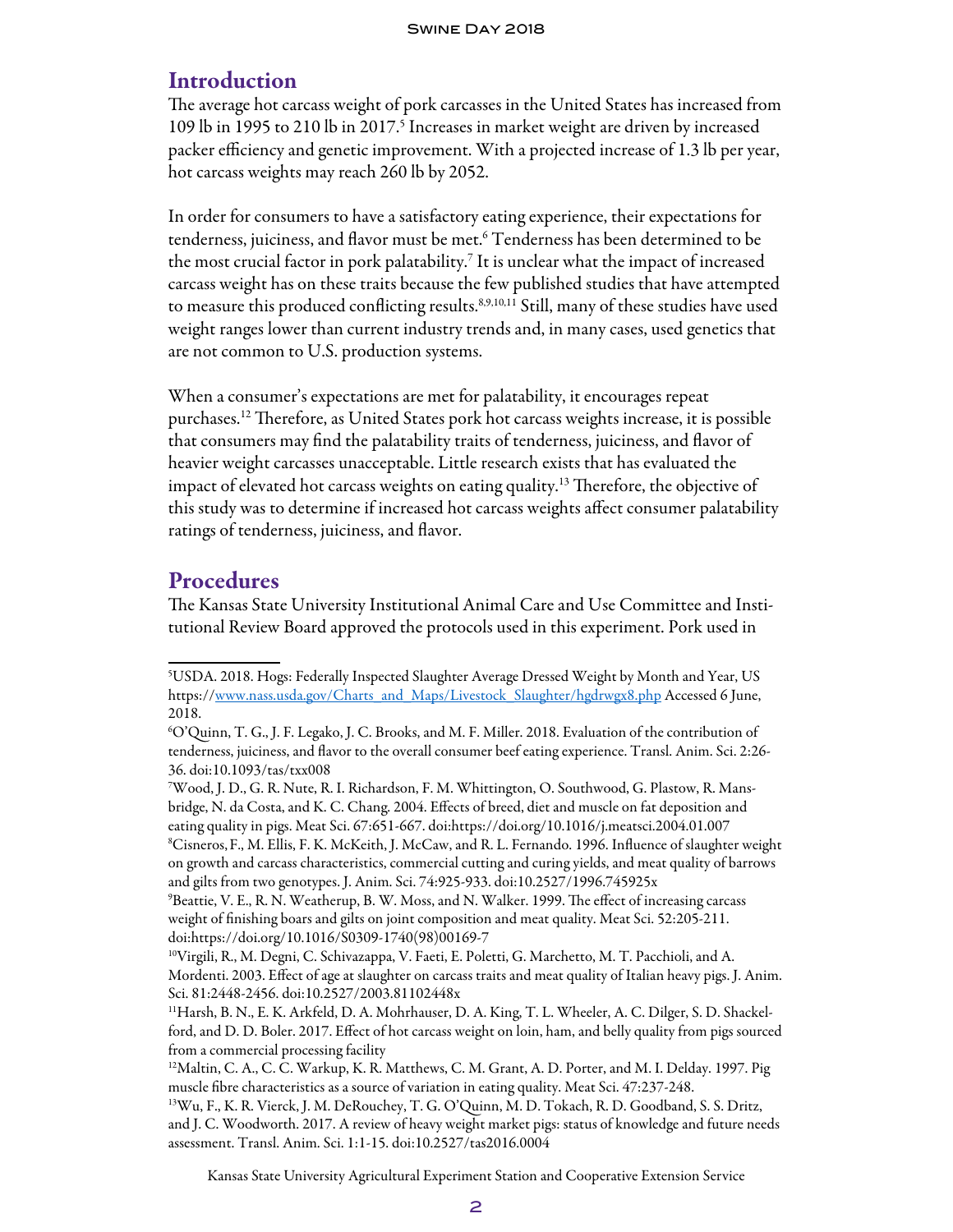#### Swine Day 2018

this study was collected from pigs from a study in which they were intentionally fed to reach heavy live weights that exceed industry standards. Harvest of these animals took place at a commercial harvest facility on 2 separate days over a 4-d period. At harvest, carcasses were grouped by hot carcass weight into a light group (less than 246.5 lb; LT), medium-light group (246.5 to 262.5 lb; MLT), medium-heavy group (262.5 to 276.5 lb; MHVY), and heavy group (276.5 lb and greater; HVY). Whole boneless pork loins (*n* = 200, Institutional Meat Purchase Specification #413; North American Meat Processors Association, 2014) from the 4 separate weight treatments were collected (*n* = 100/d; *n* = 25/treatment/d) and transported back to Kansas State University Meat Laboratory (Manhattan, KS). Loins were fabricated at 7, 8, and 9 d postmortem  $(32 \text{ to } 36 \text{ loins/group/d}).$ 

Prior to fabrication, loins were weighed in the package to obtain an initial weight and were reweighed after unpackaging to determine the amount of purge lost during storage. After unpackaging, loins were allowed 30 min to bloom before instrumental color readings were taken on the ventral side of the loin using a Hunter Lab Miniscan spectrophotometer (Illuminant A, 2.54-cm aperture, 10° observer, Hunter Lab Associates Laboratory, Reston, VA). Additionally, a trained Kansas State University research team member assessed each loin for subjective color and marbling according to the National Pork Producers Council subjective pork quality standards.<sup>14</sup> Three pH readings were taken using a pH meter (HI 99163, Hanna Instruments, Smithfield, RI) at the anterior, middle, and posterior portions of loins and averaged to produce a single value for each loin. Loins were then cut immediately posterior to the spinalis dorsi and the posterior end of the loin was used for all analyses. Loins were fabricated and one, 1-inch chop from each loin was assigned to consumer taste panels. Chops were then vacuum packaged and frozen after 10 d of aging.

Consumers (*n* = 197) used for sensory evaluation were recruited from Manhattan, KS, and the surrounding areas and paid for their participation. Sensory panels took place in a lecture style classroom at Kansas State University. Each panelist was provided with a napkin, plastic fork, expectorant cup, and apple juice, water, and saltine crackers to use as palate cleansers. Chops were thawed at 35 to 40°F for 24 h prior to panels. Chops were cooked on clam-shell style grills (Cuisinart Griddler Deluxe, East Windsor, NJ) to a peak temperature of 160°F, with temperatures monitored using a Thermapen thermometer (Model Mk4; ThermoWorks, American Fork, UT). Chops were cut into 0.4 inch  $\times$  0.4 inch  $\times$  chop thickness cuboids and 2 cuboids were served to each panelist.

Each panelist evaluated 8 samples (2/treatment) and recorded ratings on an electronic tablet (Model 5709 HP Stream 7; Hewlett-Packard, Palo Alto, CA) using a digital survey (Version 2417833; Qualtrics Software, Provo, UT). Panelists evaluated each sample for juiciness, tenderness, flavor like, and overall like on continuous line scales anchored at both ends and midpoints with  $0 =$  extremely dry, extremely tough, dislike extremely, 50 = neither like nor dislike, neither tough nor tender, neither dry nor juicy, neither flavorful nor unflavorful, and 100 = extremely juicy, extremely tender, extremely flavorful, like extremely. Additionally, consumers were asked to rate each trait as acceptable or unacceptable with yes/no questions and to rate their perceived

<sup>14</sup>National Pork Producers Council (NPPC). 1999. Official color and marbling standards. NPPC, Des Moines, IA.

Kansas State University Agricultural Experiment Station and Cooperative Extension Service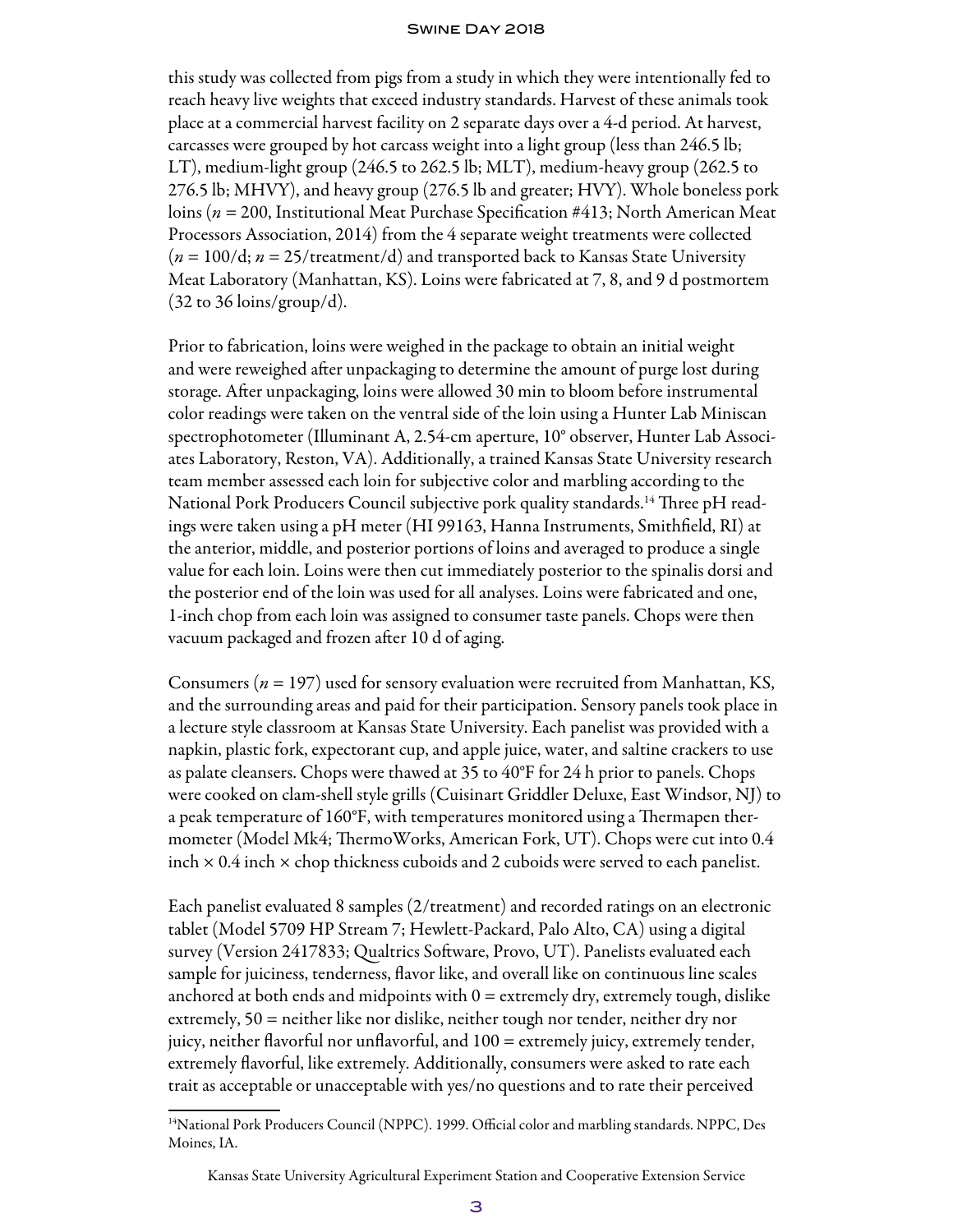quality level of each sample as either unsatisfactory quality, everyday quality, better than everyday quality, or premium quality.

Statistical analysis was performed using the PROC GLIMMIX procedure of SAS (SAS Version 9.4; SAS Inst. Inc., Cary, NC). Loin was used as the experimental unit and the 4 weight groups as treatments. Sensory panel data were evaluated as a completely randomized design with panel session included as a random effect. For all acceptability and data, a model with binomial error distribution was used. For all analyses, the Kenward-Roger approximation was used and α was set at 0.05.

## Results and Discussion

Pork top loin chop color and marbling is important as it corresponds with product functionality and palatability.15 Additionally, some studies show that consumers make pork purchasing decisions based on color.<sup>16</sup> In this study, weight treatments did not affect (*P* > 0.05) purge loss percentage, L<sup>\*</sup> (lightness; 0 = black and 100 = white), a<sup>\*</sup> (redness;  $-60 =$  green and  $60 =$  red), b<sup>\*</sup> (yellowness;  $-60$  blue and  $60 =$  yellow), subjective color scores, subjective marbling scores, or pH (Table 1). Thus, increased hot carcass weight did not affect the color and marbling traits of the loins.

The most important factors that affect a consumer's eating experience are tenderness, juiciness, and flavor. If one of these traits fail, there is a greater chance the product will not meet that consumer's expectations.3 There were no (*P* > 0.05) weight class effects for consumer juiciness, flavor, and overall like ratings (Table 2). Weight did affect (*P* < 0.05) consumer tenderness ratings, where chops from the LT weight group had lower (*P* < 0.05) ratings for tenderness (tougher) than all other weight groups, which were not different (*P* > 0.05) from each other. Other studies have reported similar data with chops from heavier carcasses being more tender.<sup>17,18</sup> This could be due to the current industry chilling practices in which carcasses are chilled as quickly as possible to prevent pale, soft, and exudative (PSE) meat quality defects. Compared to the larger, heavier carcasses which cool slower, smaller carcasses chill at a faster rate. This increased chilling of smaller carcasses can result in cold shortening that can ultimately lead to a tougher and less desirable product.<sup>19</sup> This difference in chilling rate among weight groups in this study likely contributed to the observed differences in tenderness observed in this study. Additionally, consumers also rated a greater (*P* < 0.05) percentage of samples from the HVY weight group as acceptable for juiciness, compared to all lighter carcass weight groups. There were no differences (*P* > 0.05) observed

Kansas State University Agricultural Experiment Station and Cooperative Extension Service

<sup>15</sup>Norman, J. L., E. P. Berg, H. Heymann, and C. L. Lorenzen. 2003. Pork loin color relative to sensory and instrumental tenderness and consumer acceptance. Meat Sci. 65:927-933. doi:https://doi. org/10.1016/S0309-1740(02)00310-8

<sup>&</sup>lt;sup>16</sup>Brewer, M. S., L. G. Zhu, and F. K. McKeith. 2001. Marbling effects on quality characteristics of pork loin chops: consumer purchase intent, visual and sensory characteristics. Meat Sci. 59:153-163. doi:10.1016/S0309-1740(01)00065-1

<sup>17</sup>Durkin, I., M. Dadic, D. Brkic, B. Lukic, G. Kusec, M. Mikolin, and I. Jerkovic. 2012. Influence of gender and slaughter weight on meat quality traits of heavy pigs. Acta Agric. Slov. 3:211–214. J. Anim. Sci. 95:4958-4970. doi:10.2527/jas2017.1674

<sup>18</sup>Bertol, T. M., E. A. Oliveira, A. Coldebella, V. L. Kawski, A. J. Scandolera, and M. B. Warpechowski. 2015. Yield of pigs slaughtered over 100 kg live weight. Arq Bras Med Vet Zootec:1166-1174. doi:dx.doi. org/10.1592/1678-4162-8113

<sup>19</sup>Dransfield, E., and D. K. Lockyer. 1985. Cold-shortening toughness in excised pork M. Longissimus dorsi. Meat Sci. 13:19-32. doi:https://doi.org/10.1016/S0309-1740(85)80002-4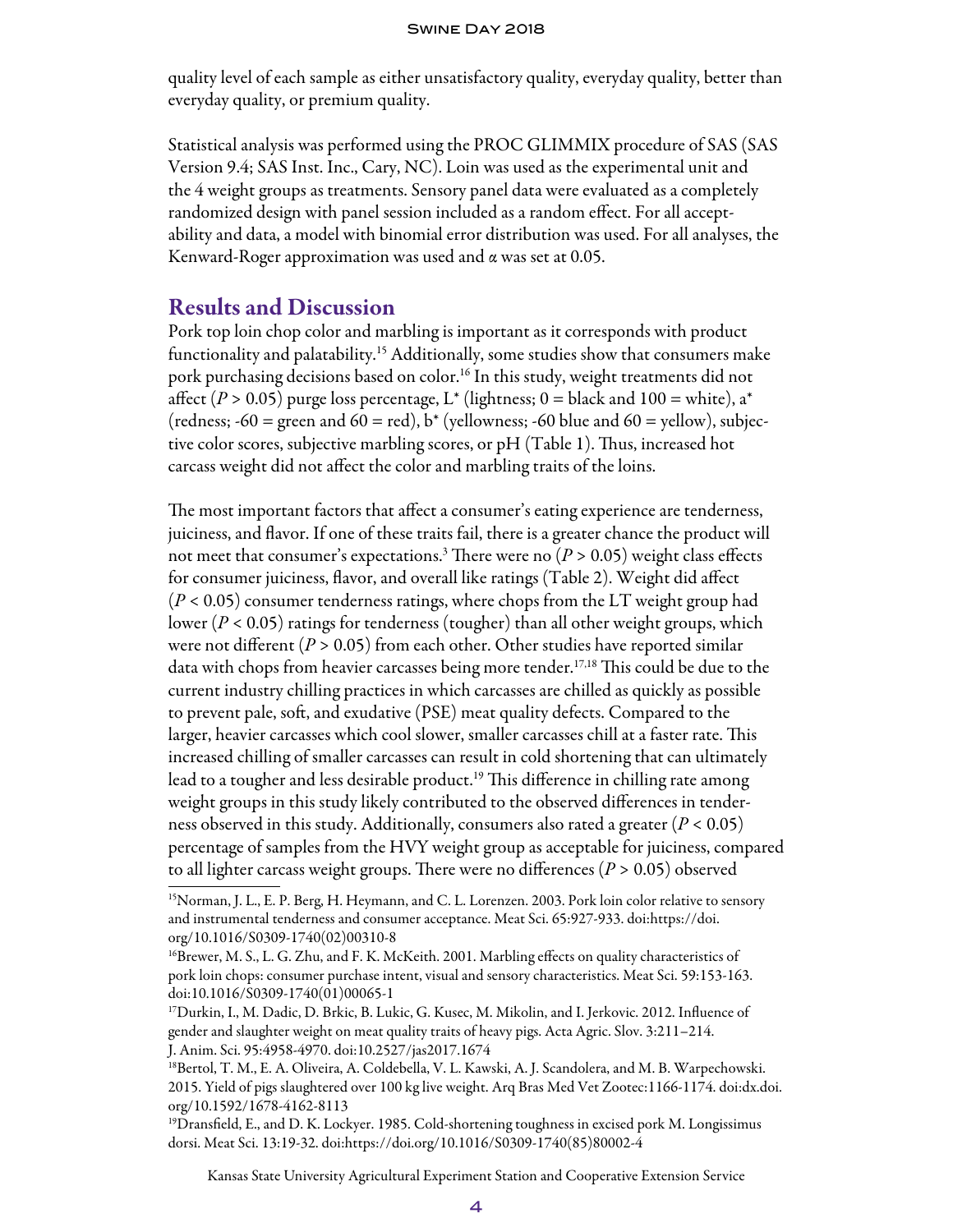#### Swine Day 2018

among weight groups for the percentage of samples rated acceptable for both flavor and overall like. Following this trend, consumers perceived a lesser (*P <* 0.05; Table 3) percentage of chops from HVY weight carcasses as unsatisfactory quality in comparison LT and MLT weight groups. Chops from MHVY carcasses were similar (*P* > 0.05) to all weight treatments. There were no differences ( $P > 0.05$ ) among any of the weight groups for percentage of chops consumers perceived as everyday quality, better than everyday quality, and premium quality.

In conclusion, this study shows that as hot carcass weights increase, there are no negative effects on loin quality and palatability characteristics. Moreover, tenderness was positively affected by increased weight; increasing the likelihood a consumer will have a satisfactory eating experience and thus encouraging repeat purchases.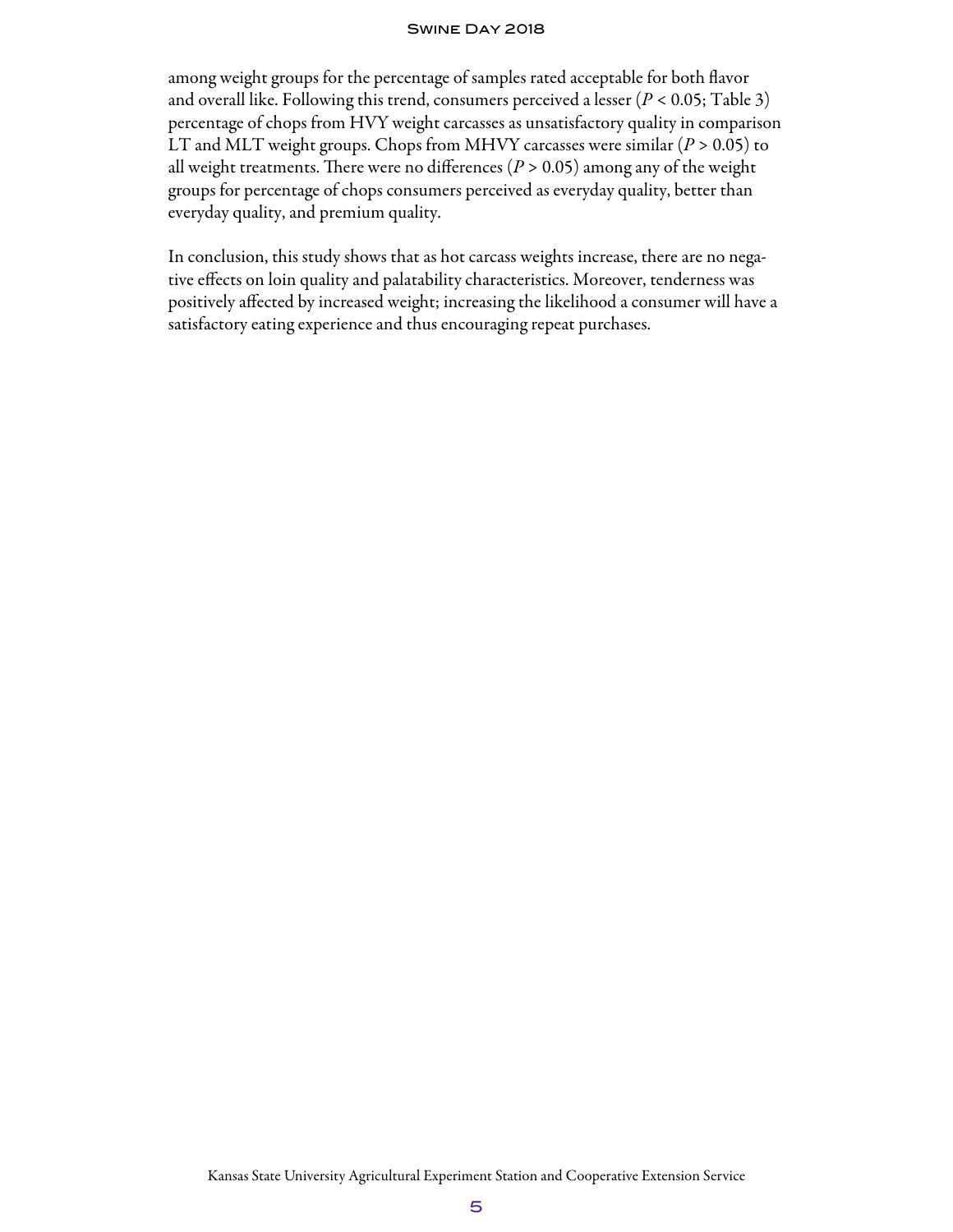| Carcass<br>weight <sup>1</sup> | Loin<br>weight, lb | Purge<br>$loss, \%^2$ | $L^{*3}$ | $a^{*4}$ | $b^{*5}$ | Color<br>score <sup>6</sup> | Marbling<br>score' | pH   |
|--------------------------------|--------------------|-----------------------|----------|----------|----------|-----------------------------|--------------------|------|
| <b>LT</b>                      | 8.8 <sup>a</sup>   | 2.7                   | 59.1     | 16.6     | 14.4     | 4.2                         | 2.3                | 5.7  |
| MLT                            | 9.9 <sup>b</sup>   | 2.6                   | 59.5     | 16.4     | 14.3     | 4.3                         | 2.4                | 5.7  |
| <b>MHVY</b>                    | 10.1 <sup>c</sup>  | 2.6                   | 58.7     | 16.9     | 14.5     | 4.2                         | 2.2                | 5.7  |
| <b>HVY</b>                     | 10.8 <sup>d</sup>  | 2.4                   | 58.1     | 16.6     | 14.4     | 4.4                         | 2.4                | 5.7  |
| SEM <sup>5</sup>               | 0.13               | 0.16                  | 0.33     | 0.18     | 0.16     | 0.10                        | 0.08               | 0.01 |
| <i>P</i> -value                | ${}< 0.01$         | 0.48                  | 0.38     | 0.27     | 0.82     | 0.29                        | 0.26               | 0.35 |

Table 1. Least squares means for loin (*n* = 200) characteristics of 4 weight groupings of pork hot carcasses

 $a<sup>abcd</sup>$  Least squares means in the same column without a common superscript differ  $(P < 0.05)$ .

1 LT = light. MLT = medium-light. MHVY = medium-heavy. HVY = heavy. Carcass weight groups: LT = less than 246.5 lb,  $MLT = 246.5$  to 262.5 lb,  $MHVY = 262.5$  to 276.5 lb, and  $HVY = 276.5$  lb and greater.

<sup>2</sup>Purge loss =  $[1 - (\text{loin weight}/(\text{initial weight} - \text{dry package weight})].$ 

 ${}^{3}L^{*}$  (lightness; 0 = black and 100 = white).

 $a^4$ a $*$  (redness; -60 = green and 60 = red).

 $5b^*$  (yellowness; -60 blue and 60 = yellow).

 ${}^6$ Color score: 1 = pale pinkish grey to white. 6 = dark purplish red.

7 Marbling score: 1 to 10 according to the National Pork Board Marbling Standards.

Table 2. Least squares means for consumer ( $n = 197$ ) palatability ratings<sup>1</sup> of pork top loin chops of varying hot carcass weight groups

|                             | Juiciness | Tenderness        | Flavor | Overall     |
|-----------------------------|-----------|-------------------|--------|-------------|
| Carcass weight <sup>2</sup> | rating    | rating            | rating | like rating |
| <b>LT</b>                   | 57.7      | 55.9 <sup>b</sup> | 58.7   | 59.0        |
| MLT                         | 60.3      | $60.6^{\circ}$    | 59.7   | 60.5        |
| <b>MHVY</b>                 | 59.6      | 60.5 <sup>a</sup> | 61.2   | 61.0        |
| <b>HVY</b>                  | 63.1      | $63.9^{\circ}$    | 62.2   | 64.3        |
| SEM <sup>3</sup>            | 1.7       | 1.7               | 1.5    | 1.5         |
| P-value                     | 0.12      | ${}< 0.01$        | 0.19   | 0.06        |

<sup>ab</sup>Least squares means in the same column without a common superscript differ  $(P < 0.05)$ .

1 Sensory scores: 0 = extremely dry/tough/dislike flavor/dislike overall; 100 = extremely juicy/tender/like flavor/ overall like.

 $2LT =$  light.  $MLT =$  medium-light.  $MHVY =$  medium-heavy.  $HVY =$  heavy. Carcass weight groups:  $LT =$  less than 246.5 lb, MLT = 246.5 to 262.5 lb, MHVY = 262.5 to 276.5 lb, and HVY = 276.5 lb and greater. 3 SEM (largest) of the least squares means in the same column.